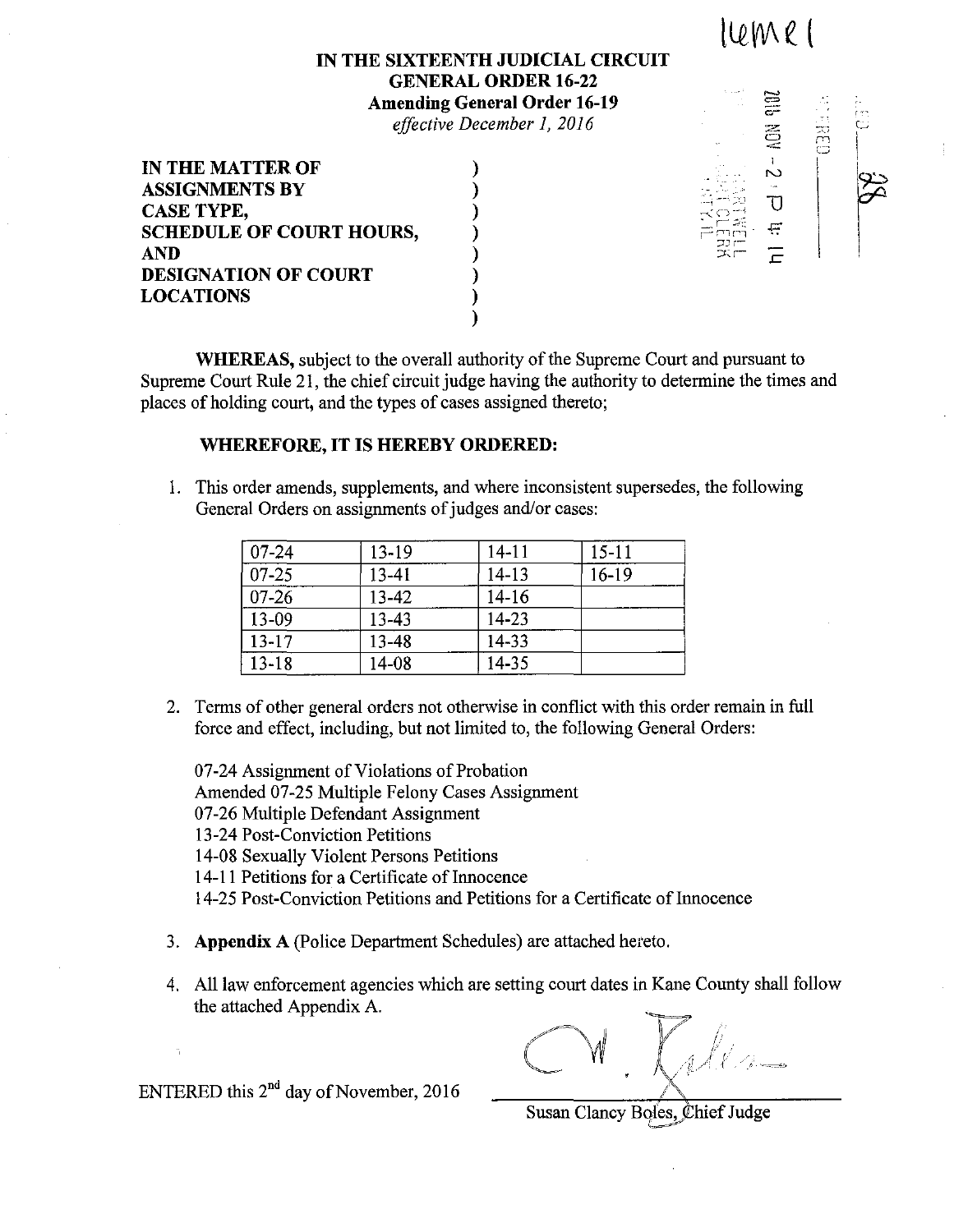| <b>AURORA BRANCH COURT</b>     |                                                     |                                                                                                |                                                                    |                                                           |
|--------------------------------|-----------------------------------------------------|------------------------------------------------------------------------------------------------|--------------------------------------------------------------------|-----------------------------------------------------------|
| <b>Monday</b>                  | Tuesday                                             | Wednesday                                                                                      | <b>Thursday</b>                                                    | <b>Friday</b>                                             |
| Aurora (L) AM<br>Aurora (S) AM | Aurora (L) AM<br>Aurora (S) AM                      | Aurora (L) AM<br>Aurora (S) AM<br>Montgomery (S) AM<br>North Aurora (L) PM                     | Aurora (L) AM<br>Aurora (S) AM<br>Fox Valley Park Dist. (S)<br>AM. | Aurora (S) AM<br>Sugar Grove (L) AM<br>Sugar Grove (S) AM |
| Aurora (L) AM<br>Aurora (S) AM | Aurora (L) AM<br>Aurora (S) AM<br>Montgomery (S) AM | Aurora (L) AM<br>Aurora (S) AM<br>North Aurora (S) AM                                          | Aurora (L) AM<br>Aurora (S) AM<br>Montgomery (L) AM                | Aurora (S) AM<br>Sugar Grove (S) AM                       |
| Aurora (L) AM<br>Aurora (S) AM | Aurora (L) AM<br>Aurora (S) AM                      | Aurora (L) AM<br>Aurora (S) AM<br>Montgomery (S) AM<br>Wabaunsee (S) AM<br>North Aurora (L) PM | Aurora (L) AM<br>Aurora (S) AM<br>Aurora University (S) PM         | Aurora (S) AM<br>Sugar Grove (L) AM<br>Sugar Grove (S) AM |
| Aurora (L) AM<br>Aurora (S) AM | Aurora (L) AM<br>Aurora (S) AM<br>Montgomery (S) AM | Aurora (L) AM<br>Aurora (S) AM<br>North Aurora (S) AM                                          | Aurora (L) AM<br>Aurora (S) AM<br>Montgomery (L) AM                | Aurora (S) AM<br>Sugar Grove (S) AM                       |

 $\sim$ 

 $\overline{\phantom{m}}$ 

 $\sim$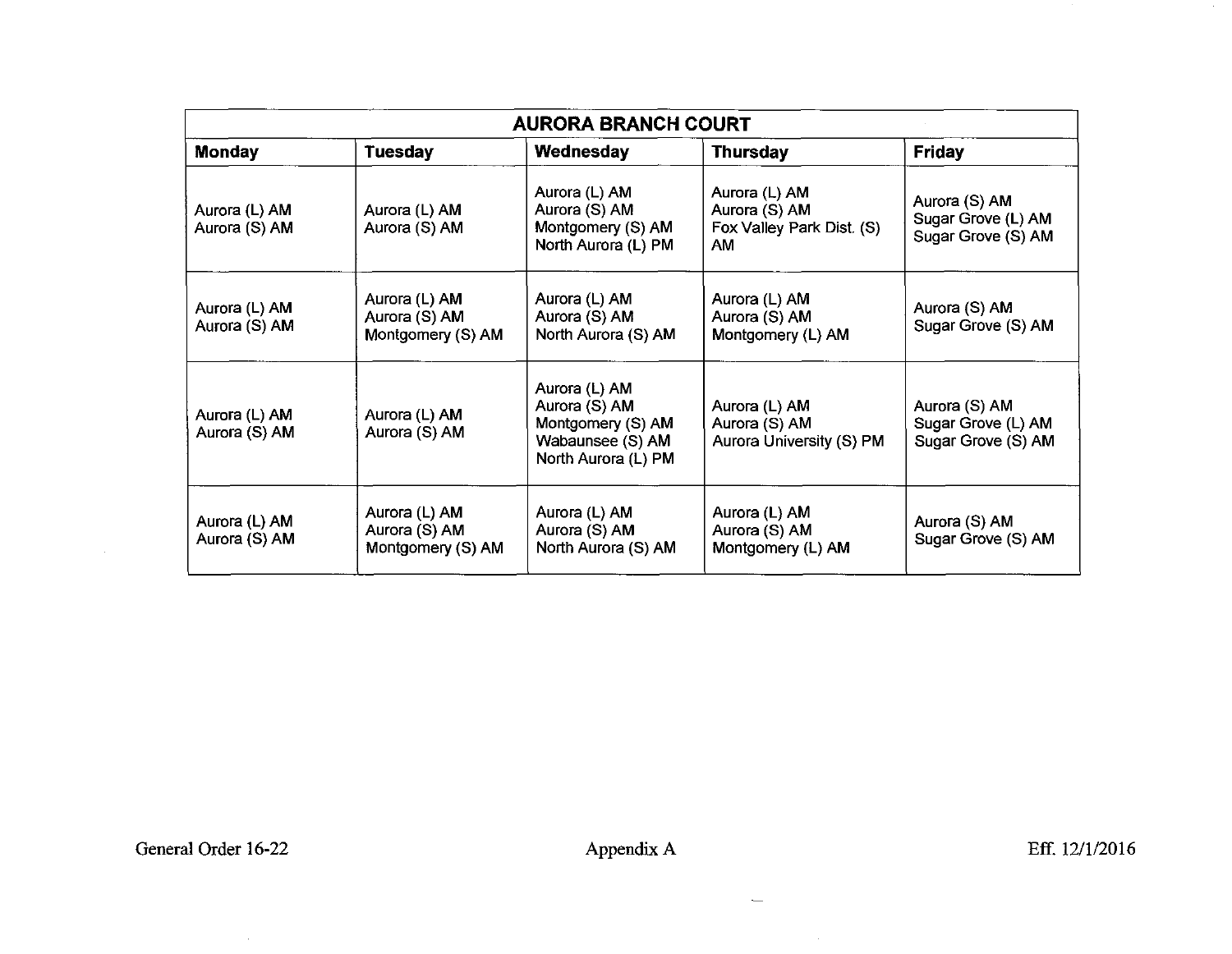| <b>ELGIN BRANCH COURT</b>             |                                                                                                         |                                                                                                                                                                                                  |                                                                                                                                                                                           |               |
|---------------------------------------|---------------------------------------------------------------------------------------------------------|--------------------------------------------------------------------------------------------------------------------------------------------------------------------------------------------------|-------------------------------------------------------------------------------------------------------------------------------------------------------------------------------------------|---------------|
| <b>Monday</b>                         | <b>Tuesday</b>                                                                                          | Wednesday                                                                                                                                                                                        | <b>Thursday</b>                                                                                                                                                                           | <b>Friday</b> |
| Elgin (S) AM/PM<br>South Elgin (S) AM | Algonquin (L) AM<br>Elgin (L) AM/PM<br><b>ECC Police AM</b><br>East Dundee (S) AM<br>South Elgin (L) AM | West Dundee (L) AM<br>Barrington Hills (L) AM<br>Dundee Park Dist (L) AM<br>East Dundee (L) AM<br>Sleepy Hollow (L) AM<br>Barrington Hills (S) PM<br>E. Dundee Park Dist. (S) PM<br>Elgin (S) PM | Barrington Hills (S) PM<br>Bartlett (S) AM<br>Carpentersville (S) AM<br>E. Dundee Park Dist (S) PM<br>Eigin (S) AM/PM<br>West Dundee (S) PM                                               |               |
| Elgin (S) AM/PM<br>South Elgin (S) AM | Algonquin (L) AM<br>Elgin (L) AM/PM<br>South Elgin (L) AM                                               | Barrington Hills (L) AM<br>Carpentersville (L) AM<br>Barrington Hills (S) PM<br>E. Dundee Park Dist. (S) PM<br>Elgin (S) PM                                                                      | Barrington Hills (S) PM<br>Bartlett (S) AM<br>Carpentersville (S) AM<br>E. Dundee Park Dist (S) PM<br>Elgin (S) AM/PM                                                                     |               |
| Elgin (S) AM/PM<br>South Elgin (S) AM | Algonquin (L) AM<br>Elgin (L) AM/PM<br>Pingree Grove (L) PM                                             | West Dundee (L) AM<br>Barrington Hills (L) AM<br>East Dundee (L) AM<br>Gilberts (L) AM<br>Barrington Hills (S) PM<br>E. Dundee Park Dist. (S) PM<br>Elgin (S) PM                                 | Barrington Hills (S) PM<br>Bartlett (S) AM<br>Carpentersville (S) AM<br>East Dundee (S) PM<br>E. Dundee Park Dist (S) PM<br>Elgin (S) AM/PM<br>Sleepy Hollow (S) PM<br>West Dundee (S) PM |               |
| Elgin (S) AM/PM<br>South Elgin (S) AM | Algonquin (L) AM<br>Elgin (L) AM/PM<br>Hampshire (L) AM<br>Pingree Grove (S) AM                         | Barrington Hills (L) AM<br>Carpentersville (L) AM<br>Barrington Hills (S) PM<br>E. Dundee Park Dist. (S) PM<br>Elgin (S) PM                                                                      | Barrington Hills (S) PM<br>Bartlett (S) AM<br>Carpentersville (S) AM<br>E. Dundee Park Dist (S) PM<br>Elgin (S) AM/PM                                                                     |               |

 $\sim 10^7$ 

 $\sim 10^6$ 

 $\sim 10^{-10}$